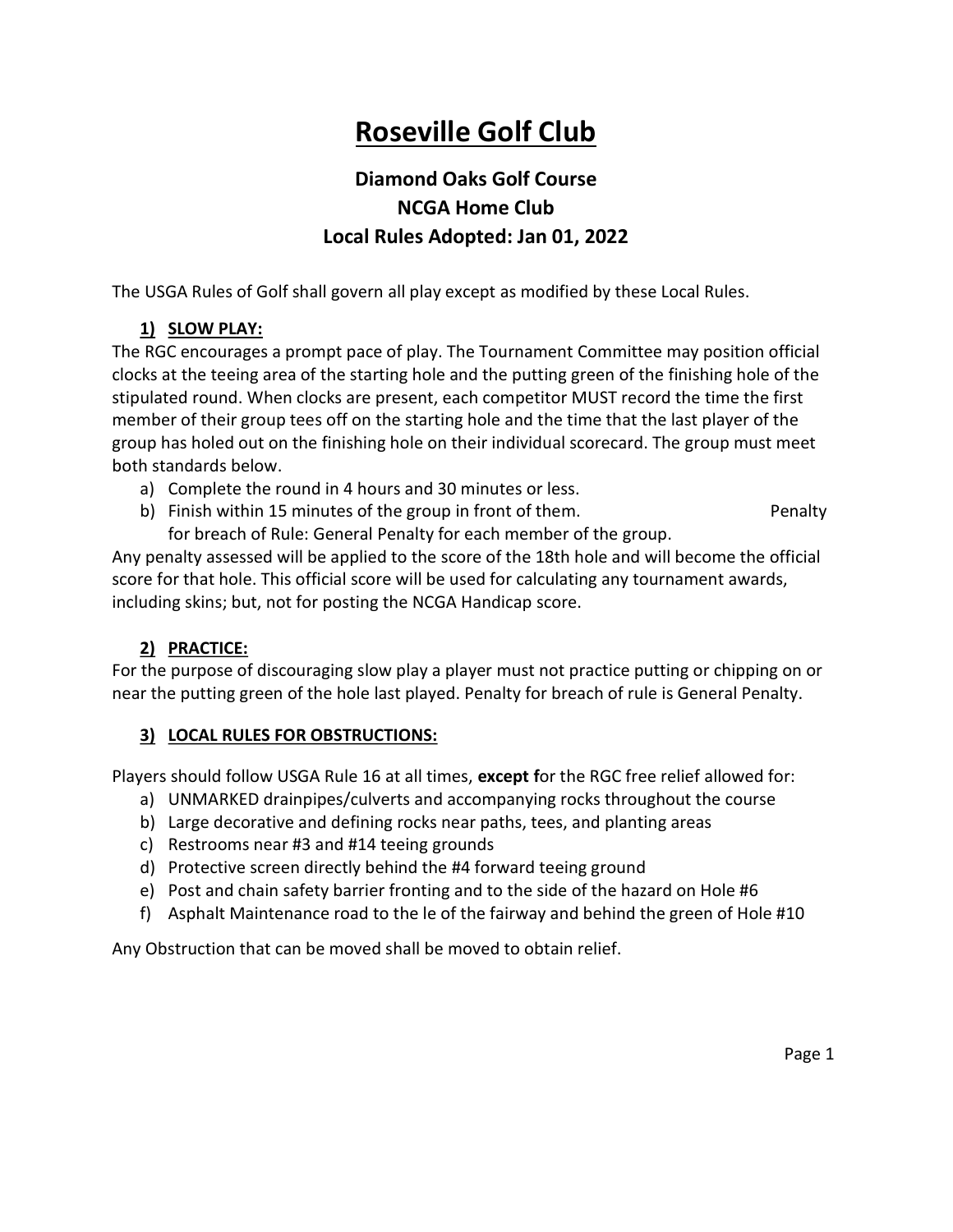## LOCAL RULES FOR OBSTRUCTIONS (Continued):

If an immovable obstruction causes interference with the player's area of stance and/or intended swing, the player will get free relief. Before lifting, the player must mark the position of the ball and then drop the ball as per Rule 14.3 within one club length of the mark, no closer to the hole. Once the ball is dropped, it is considered in play. Note: There is 'no line of play' relief.

Hole #10 - The pump house area and enclosure near the teeing ground is deemed to be an immovable obstruction. When a ball is lost within the enclosure or when the obstruction interferes with the lie of the ball, the player's stance or the area of his intended swing, the player may drop as per Rule 14.3 and play a ball without penalty from within the white teeing ground. THE BALL MAY NOT BE TEED.

Hole  $\#18$  – Boundary Fence directly behind the  $18<sup>th</sup>$  Green. If a player declares his ball unplayable due to interference from the boundary fence, player will have two options.

- a) Stroke and distance relief at per Rule: 19.2a or 19.2b (i.e.- replay shot, stroke penalty)
- b) Or for speed of play Under penalty of one stroke, the ball may be dropped *closer to the* hole as per the following procedure. From the ball resting spot, determine the nearest point of relief for stance and swing. Drop the ball as per as per Rule 14.3 and proceed with play.

#### INTEGRAL PARTS OF THE GENERAL AREA- NO RELIEF:

- a) Dirt maintenance roads on Hole #2 Left side of the fairway, paralleling the boundary fence and Hole #8 – Left side of the fairway, paralleling the driving range boundary fence
- b) Bridges on hole # 4 and #5, including bare areas on either side. For a ball lying in the General Area, play the ball as it lies or, under penalty of one stroke, proceed under Rule 19.2a or 19.2b, Unplayable Ball

#### 4) ABNORMAL GROUND CONDITIONS:

In addition to any area of the course specifically marked as such, the following conditions will be considered Abnormal Ground Conditions in the:

a) General Area – (not Penalty Area) For these conditions, determine the nearest point of for stance and swing. Drop the ball within one club-length of that point, no nearer the hole. No penalty.

- 1) Hole #4 any temporary overflow water in middle of fairway between Penalty Areas
- 2) Fall conditions a ball that is certain to have come to rest in excessive pile of leaves.
- 3) Hole #16 & #17 Large tree trunk partially removed between fairways.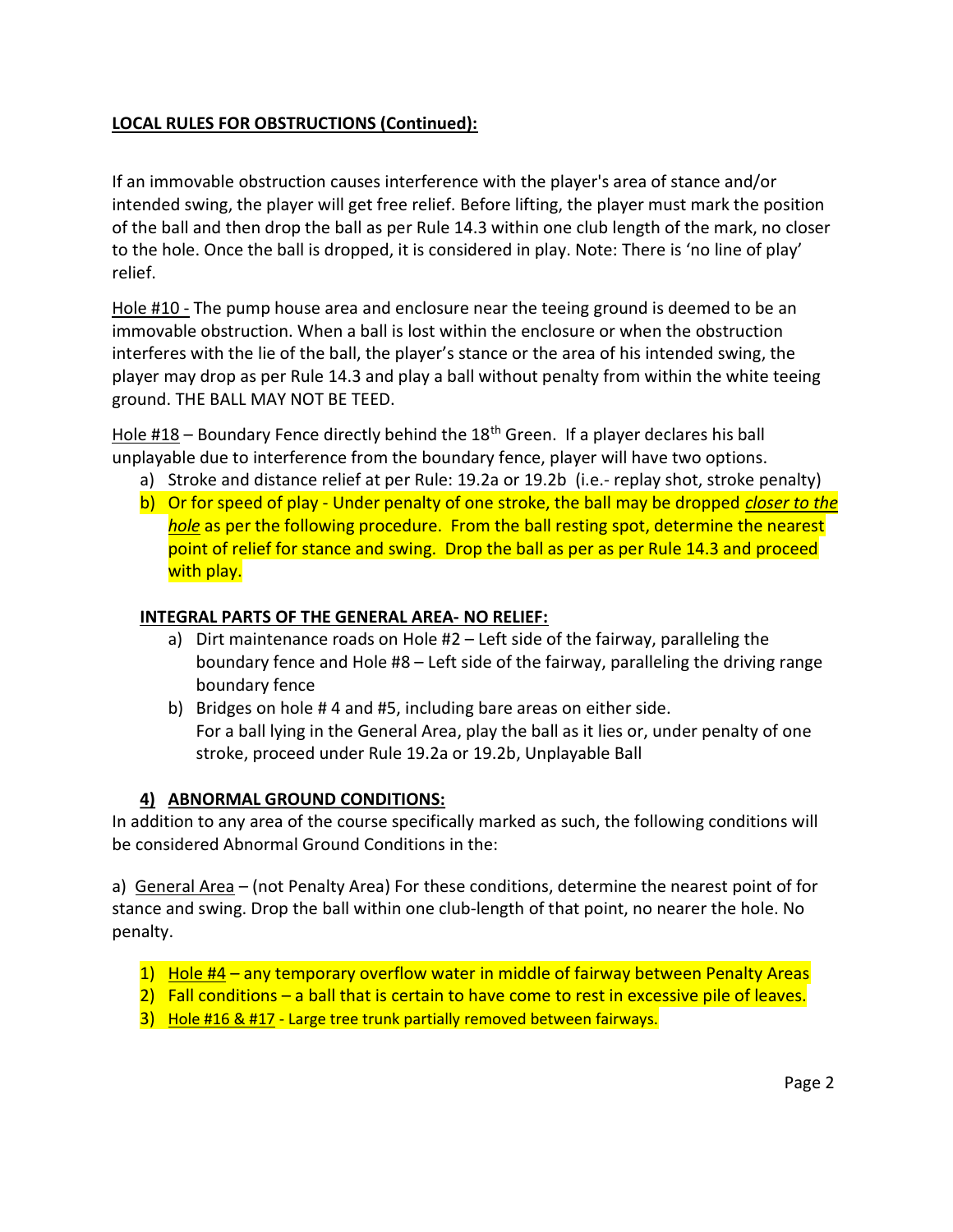b) Bunkers, ball is in casual water, player may take free relief inside bunker under Rule 16.1c (1) OR for one penalty stroke, outside bunker on the reference line straight back from the hole thru the spot of the ball under Rule 16.1C (2) . (Note: Tournament Committee may declare free relief if conditions warrant. If so, relief procedure will be as above under Rule 16.1C (2).

c) Old, uneven cup holes on the Putting Greens. The player may move the ball to the nearest point of relief, on the green, no closer to the hole.

## 5) PREFERRED LIES:

When the Tournament Committee has declared a Tournament will be played under Preferred Lies, a player ball in the General Area may be marked, lifted and placed within one scorecard length , no closer to the hole. Once the ball has been placed, it is considered in play and may not be moved. Penalty for breach of procedure, Rule 14.7a- Playing from Wrong Place, General Penalty.

Note : No relief is available in penalty areas or the green. Follow USGA Rules in those cases.

## 6) PENALTY AREAS:

Players should follow USGA Rule 17 at all times except:

- a) Hole #6- If a player is unsure if a shot has cleared the mid-hole canyon, to save time, the player may play a provisional ball as per Rule 17.1d. If the original ball is found outside the Penalty Area, that ball must be played.
- b) Hole #10 If a player hits their tee shot into the water, they have the option to follow Rule 17.1 or drop a ball behind the red tee markers for one stroke penalty.
- c) Hole  $#17$  The concrete drainage ditch and the ground between the ditch and the boundary fence paralleling the left side of the fairway is deemed to be a Red Staked Penalty Area. Play the ball as it lies or proceed under Rule 17.1d

## 7) OUT OF BOUNDS:

Players should always follow USGA Rule 18.2a-b including course areas:

- a) Perimeter Retaining Walls (Including but not limited to):
	- $\blacksquare$  The wall to the left of hole #5
	- **The Cart Barn wall behind #9 green**
- b) Driving range fence posts
- c) Boundary fence surrounding the electrical units/trash bins to the left of #18 green
- d) The parking lot, Pro Shop, restaurant patio and practice areas defined by concrete cart paths boarding those areas.

If a ball is Out of Bounds, the player must take stroke -and- distance relief by adding one penalty stroke and playing his next shot from where the previous stroke was made in accordance with Rule 14.6. Rule 18.2b